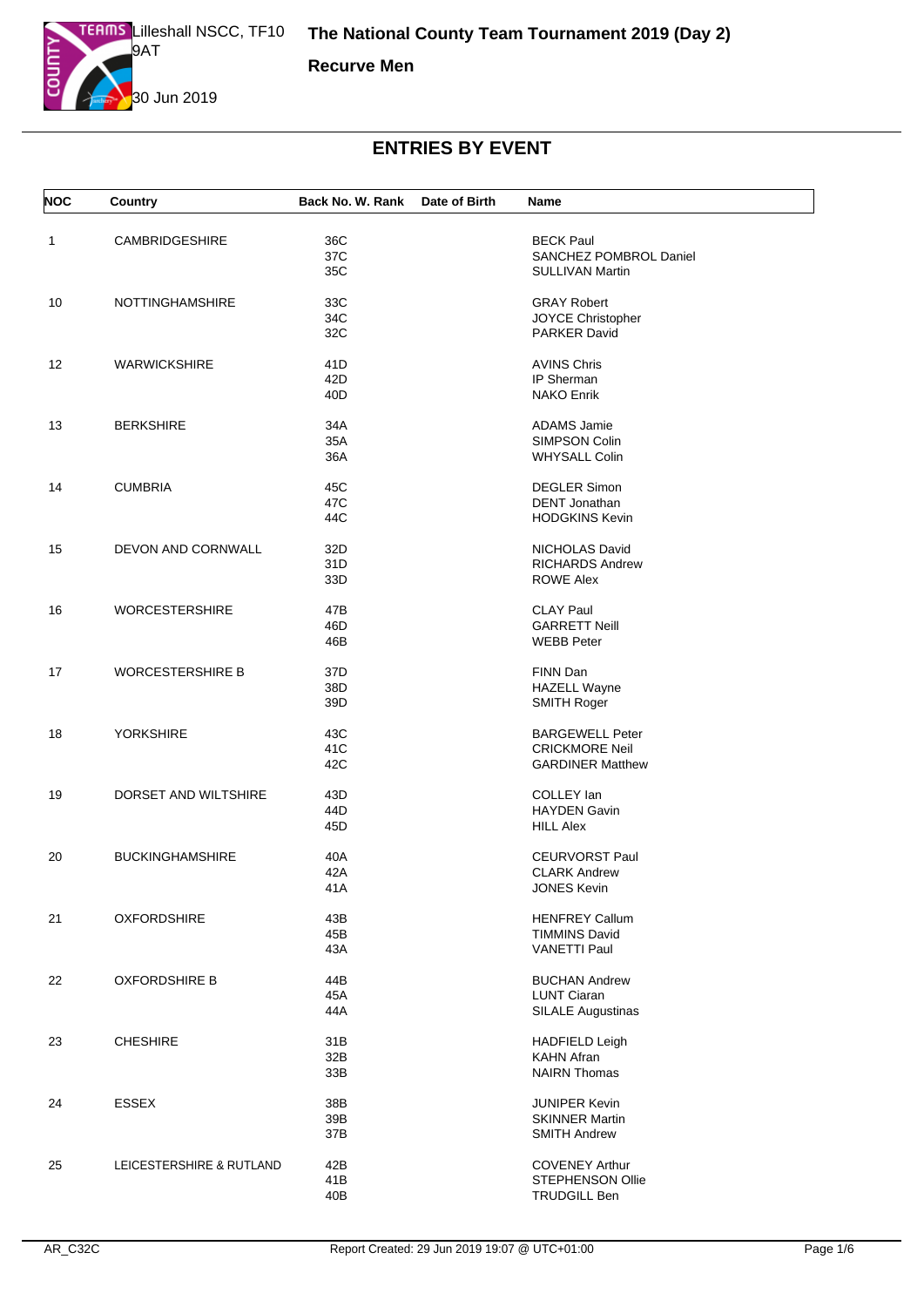

**Recurve Men**

| <b>NOC</b> | Country                   | Back No. W. Rank | Date of Birth | <b>Name</b>                |  |
|------------|---------------------------|------------------|---------------|----------------------------|--|
| 26         | SURREY A A                | 38C              |               | FITZGERALD Richard         |  |
|            |                           | 40C              |               | <b>HIGGS Graham</b>        |  |
|            |                           | 39C              |               | <b>WOODGATE James</b>      |  |
|            |                           |                  |               |                            |  |
| 3          | <b>DERBYSHIRE AS</b>      | 35D              |               | <b>ADAM Wilson</b>         |  |
|            |                           | 34D              |               | <b>CRISPIN Cousins</b>     |  |
|            |                           | 36D              |               | <b>PETER Botchett</b>      |  |
| 4          | DURHAM AND NORTHUMBERLAND | 38A              |               | <b>INGRAM Richard</b>      |  |
|            |                           | 37A              |               | NICHOLSON Paul             |  |
|            |                           | 39A              |               | <b>ROBERSON Keith</b>      |  |
|            |                           |                  |               |                            |  |
| 5          | <b>HAMPSHIRE</b>          | 47A              |               | <b>BAIGENT Christopher</b> |  |
|            |                           | 46C              |               | <b>BUCKNER Richard</b>     |  |
|            |                           | 46A              |               | <b>EMENEY Sonnie</b>       |  |
| 6          | <b>HAMPSHIRE B</b>        | 34B              |               | PIPER Julian               |  |
|            |                           | 35B              |               | <b>TOWLE James</b>         |  |
|            |                           | 36B              |               | <b>WRIGLEY James</b>       |  |
| 8          | LANCASHIRE                | 31A              |               | <b>GILL Steven</b>         |  |
|            |                           |                  |               |                            |  |
|            |                           | 32A              |               | <b>SUTTON Paul</b>         |  |
|            |                           | 33A              |               | <b>TITTENSOR Paul</b>      |  |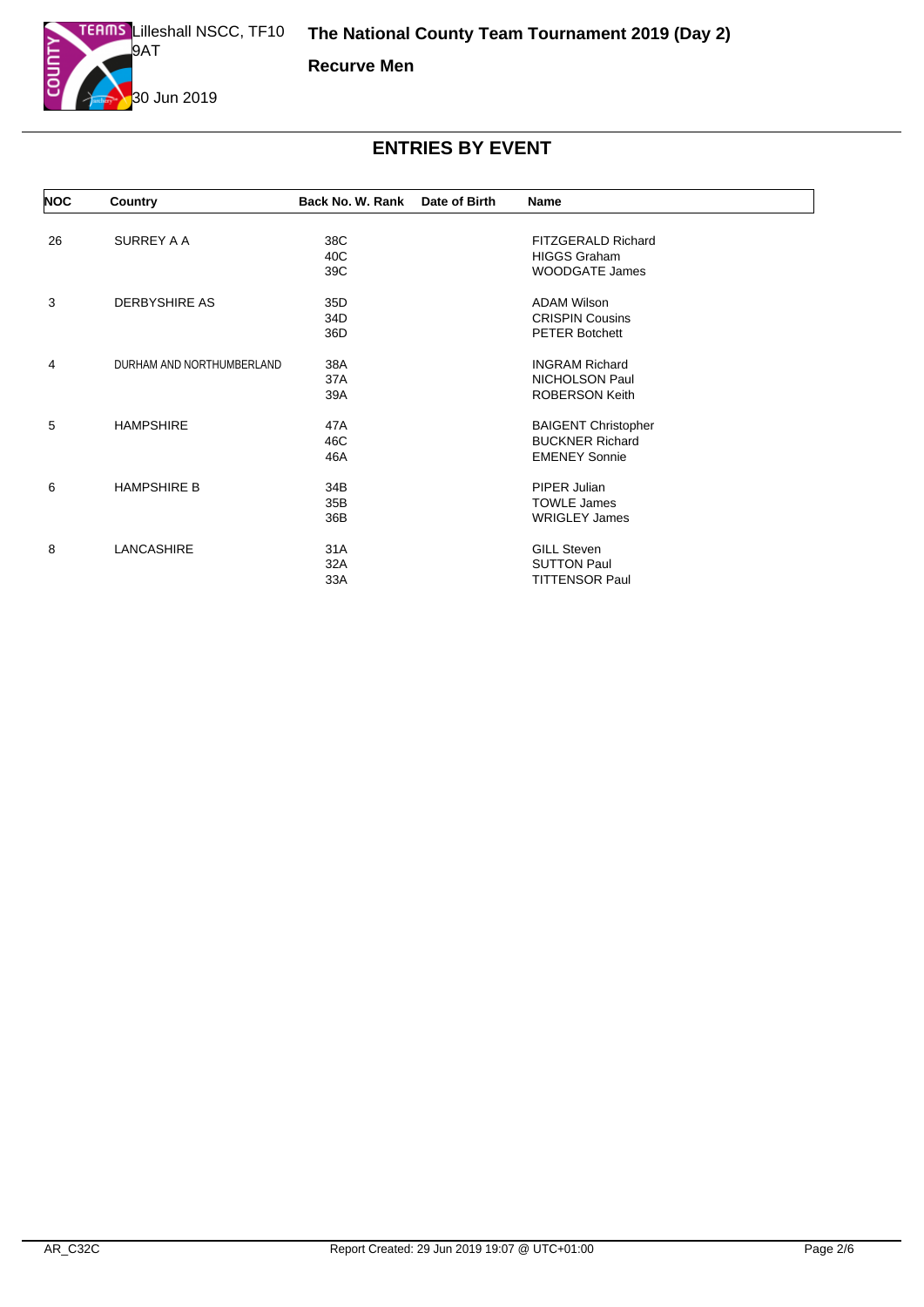

**Recurve Women**

| <b>NOC</b> | Country                   | Back No. W. Rank | Date of Birth | Name                    |
|------------|---------------------------|------------------|---------------|-------------------------|
| 1          | CAMBRIDGESHIRE            | 13B              |               | <b>BRUG Eleanor</b>     |
|            |                           | 12B              |               | <b>LANGTON Paula</b>    |
|            |                           | 11B              |               | SAGOO Jaspreet          |
|            |                           |                  |               |                         |
| 12         | <b>WARWICKSHIRE</b>       | 13A              |               | <b>BURNAGE Hannah</b>   |
|            |                           | 11A              |               | <b>CARTER Kate</b>      |
|            |                           | 9B               |               | <b>TIPPING Rebekah</b>  |
| 13         | <b>BERKSHIRE</b>          | 8D               |               | <b>SPENCE Nikki</b>     |
|            |                           | 9D               |               | <b>STOCKER Celia</b>    |
|            |                           | 10D              |               | <b>TUDOR Laura</b>      |
| 14         | <b>CUMBRIA</b>            | 14B              |               | <b>CLARK Andrea</b>     |
|            |                           | 16B              |               | <b>COSH Ellen</b>       |
|            |                           |                  |               |                         |
|            |                           | 15B              |               | <b>HOUGHTON June</b>    |
| 15         | DEVON AND CORNWALL        | 12A              |               | <b>BARKER Zena</b>      |
|            |                           | 8B               |               | <b>CHAUDHRY Saira</b>   |
|            |                           | 10B              |               | <b>NICHOLAS Lucy</b>    |
| 16         | <b>WORCESTERSHIRE</b>     | 11C              |               | <b>GILDER Sally</b>     |
|            |                           | 10C              |               | <b>PALMER Freya</b>     |
|            |                           | 8C               |               | <b>WHITWORTH Liz</b>    |
|            |                           |                  |               |                         |
| 18         | <b>YORKSHIRE</b>          | 8A               |               | <b>HURST Shelley</b>    |
|            |                           | 10A              |               | SOU Li                  |
|            |                           | 9A               |               | WOODCOCK-DEXTER Bethany |
| 19         | DORSET AND WILTSHIRE      | 17C              |               | <b>MEAD Gloria</b>      |
|            |                           | 15C              |               | <b>ORME</b> Michelle    |
|            |                           | 16C              |               |                         |
|            |                           |                  |               | SLIP Katheryn           |
| 24         | <b>ESSEX</b>              | 12D              |               | <b>ATKINSON Susi</b>    |
|            |                           | 11D              |               | <b>KING Wendie</b>      |
|            |                           | 13D              |               | <b>LAWRENCE Sharon</b>  |
| 25         | LEICESTERSHIRE & RUTLAND  | 16D              |               | <b>COPSON Kim</b>       |
|            |                           | 15D              |               | RANDALL Rebecca         |
|            |                           | 14D              |               | <b>SMITH Anne</b>       |
| 3          | <b>DERBYSHIRE AS</b>      | 18D              |               | <b>COOPER Lisa</b>      |
|            |                           | 18B              |               | <b>KENDRICK Laura</b>   |
|            |                           |                  |               |                         |
|            |                           | 17B              |               | <b>I AYLOR Philippa</b> |
| 4          | DURHAM AND NORTHUMBERLAND | <b>15A</b>       |               | MCGOVERN Claire         |
|            |                           | 14A              |               | <b>RELTON Karen</b>     |
|            |                           | 16A              |               | <b>THORNTON Abigail</b> |
| 5          | <b>HAMPSHIRE</b>          | 18A              |               | <b>GRAY Lisa</b>        |
|            |                           | 17A              |               | <b>MITCHELL Hannah</b>  |
|            |                           | 18C              |               | VAN BESOUW Rachel       |
| 8          | LANCASHIRE                | 14C              |               | <b>AUBREY Wendy</b>     |
|            |                           | 13C              |               | <b>HUGHES Heather</b>   |
|            |                           | 12C              |               | STEPHENSON Rebecca      |
|            |                           |                  |               |                         |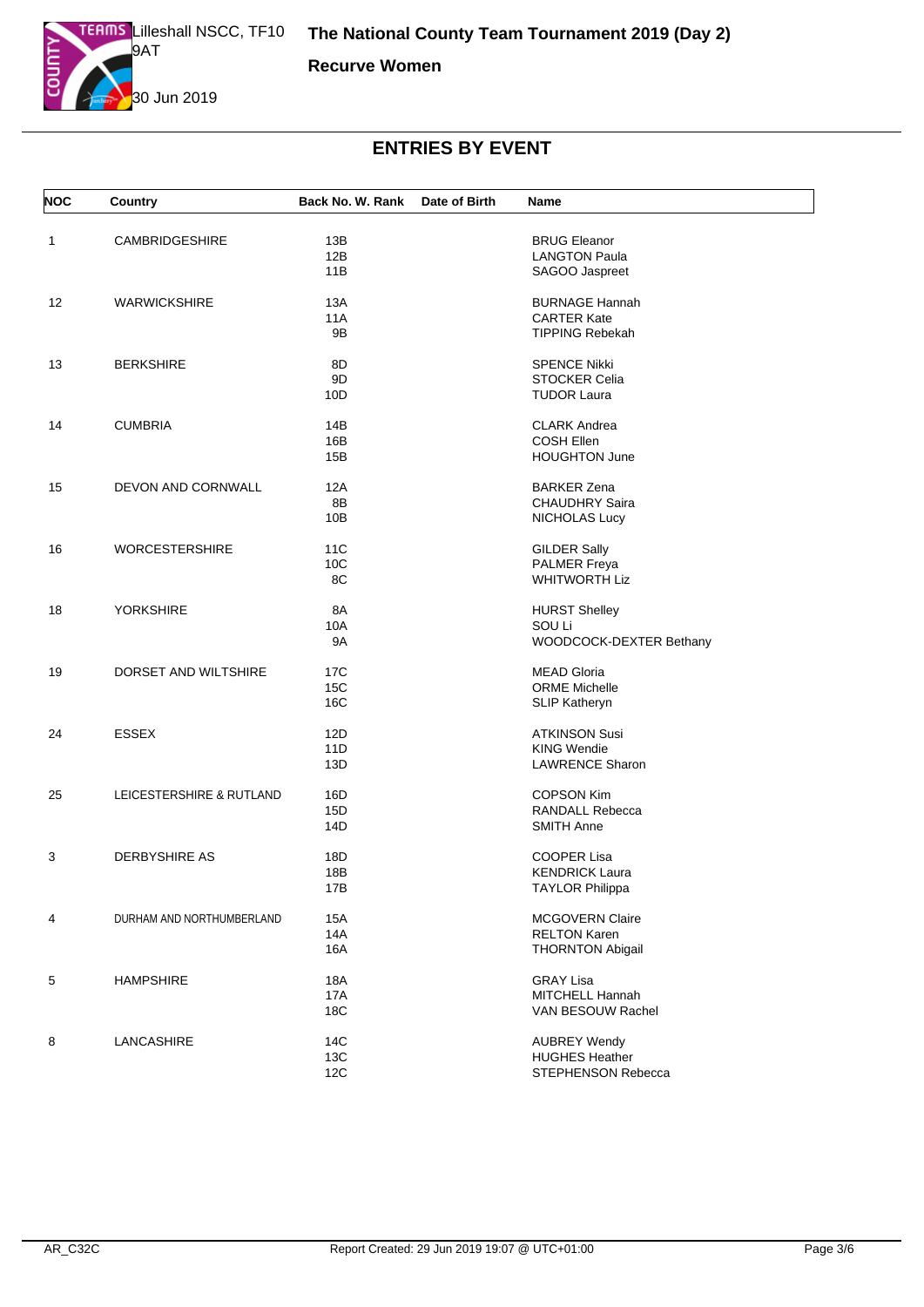

**Compound Men**

| <b>NOC</b> | Country                   | Back No. W. Rank              | Date of Birth | Name                                                                 |
|------------|---------------------------|-------------------------------|---------------|----------------------------------------------------------------------|
| 1          | <b>CAMBRIDGESHIRE</b>     | 59D<br>58D<br>57D             |               | <b>ATKINSON Jack</b><br><b>HAYNES Stephen</b><br><b>KENTROP Adam</b> |
| 10         | <b>NOTTINGHAMSHIRE</b>    | 49B<br>50 <sub>B</sub><br>48B |               | <b>DICKS Bernie</b><br><b>LANE Nigel</b><br><b>TOHOVITIS George</b>  |
| 11         | <b>NOTTINGHAMSHIRE B</b>  | 51 <sub>B</sub><br>53B<br>52B |               | CHAN Kah Chung<br><b>PLATKIW Michael</b><br><b>QURESHI Shai</b>      |
| 12         | <b>WARWICKSHIRE</b>       | 50C<br>49C<br>48C             |               | <b>DUNCAN Tom</b><br><b>JACKSON Timothy</b><br>REES Sam              |
| 13         | <b>BERKSHIRE</b>          | 57A<br>58A<br>59A             |               | <b>BALDWIN Sam</b><br><b>DALE Matt</b><br><b>GOULD Steve</b>         |
| 14         | <b>CUMBRIA</b>            | 59C<br>57C<br>58C             |               | <b>HIGHAM Jeff</b><br><b>RIDDING Dru</b><br><b>WINDLE Tony</b>       |
| 15         | DEVON AND CORNWALL        | 55B<br>54B<br>56B             |               | <b>BOON Cor</b><br><b>BROOM Matt</b><br><b>GLOVER Steve</b>          |
| 16         | <b>WORCESTERSHIRE</b>     | 53D<br>60D<br>51D             |               | CARTWRIGHT lan<br>POTTER Scott<br><b>PRICE Chris</b>                 |
| 18         | <b>YORKSHIRE</b>          | 60A<br>61A<br>62A             |               | <b>BAINTON Aaron</b><br><b>ENGLISH Neil</b><br><b>LOCK Oskars</b>    |
| 19         | DORSET AND WILTSHIRE      | 56D<br>54D<br>55D             |               | <b>DAWSON Peter</b><br><b>HAYDEN Alan</b><br><b>MATTHEWS Paul</b>    |
| 21         | <b>OXFORDSHIRE</b>        | 50 <sub>D</sub><br>48D<br>49D |               | <b>CRAWFORD Archie</b><br><b>GLOVER Ben</b><br><b>MORRIS Richard</b> |
| 24         | <b>ESSEX</b>              | 61B<br>60B<br>62B             |               | <b>HOWELL James</b><br>PRETLOVE Jason<br><b>SEWELL Tony</b>          |
| 25         | LEICESTERSHIRE & RUTLAND  | 55C<br>54C<br>56C             |               | <b>BROWN Neil</b><br><b>CHAPMAN Bill</b><br>LASZSKOWICZ Neil         |
| 3          | <b>DERBYSHIRE AS</b>      | 51C<br>53C<br>52C             |               | <b>HASLAM Lewis</b><br><b>SCOTT Simon</b><br><b>THOMAS Nathan</b>    |
| 4          | DURHAM AND NORTHUMBERLAND | 56A<br>54A<br>55A             |               | <b>DUNCANSON Kevin</b><br><b>JAMES Steven</b><br><b>SPEIGHT Mark</b> |
| 5          | <b>HAMPSHIRE</b>          | 59B<br>57B<br>58B             |               | <b>GRACE Lee</b><br><b>HALDANE Mark</b><br><b>RALLS Luke</b>         |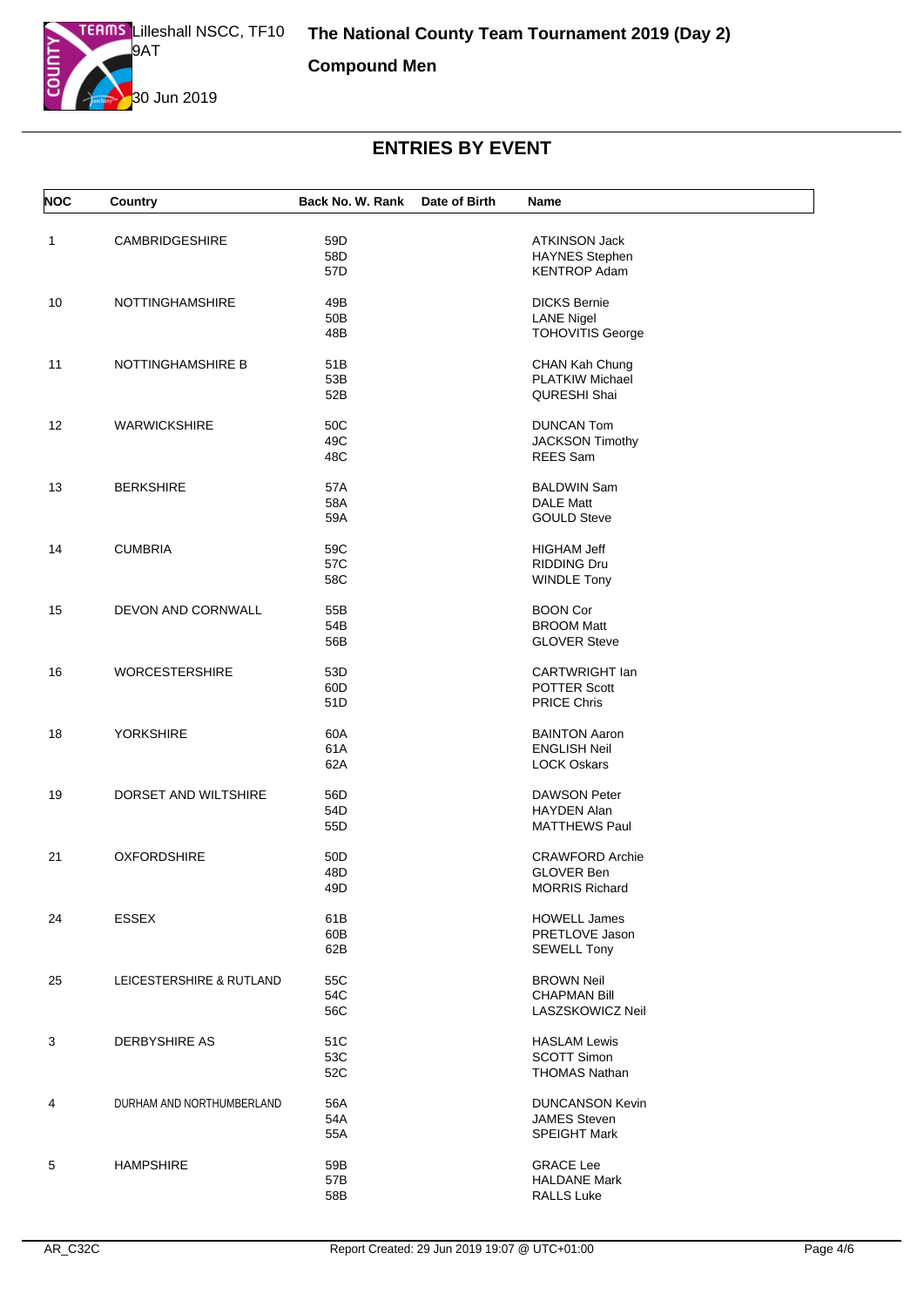

**Compound Men**

| <b>NOC</b> | Country            | Back No. W. Rank | Date of Birth | Name                      |  |
|------------|--------------------|------------------|---------------|---------------------------|--|
| 6          | <b>HAMPSHIRE B</b> | 50A              |               | FOLEY John                |  |
|            |                    | 49A              |               | <b>NIGHTINGALE Andrew</b> |  |
|            |                    | 48A              |               | ROCHA Francis             |  |
| 8          | <b>LANCASHIRE</b>  | 61C              |               | <b>AUBREY Mike</b>        |  |
|            |                    | 60C              |               | <b>BLINKHORN Mark</b>     |  |
|            |                    | 62C              |               | <b>TITTENSOR Geoffrey</b> |  |
| 9          | <b>NORFOLK</b>     | 52A              |               | <b>HALL David</b>         |  |
|            |                    | 51A              |               | <b>MOORE Joshua</b>       |  |
|            |                    | 53A              |               | <b>SMITH Andrew</b>       |  |